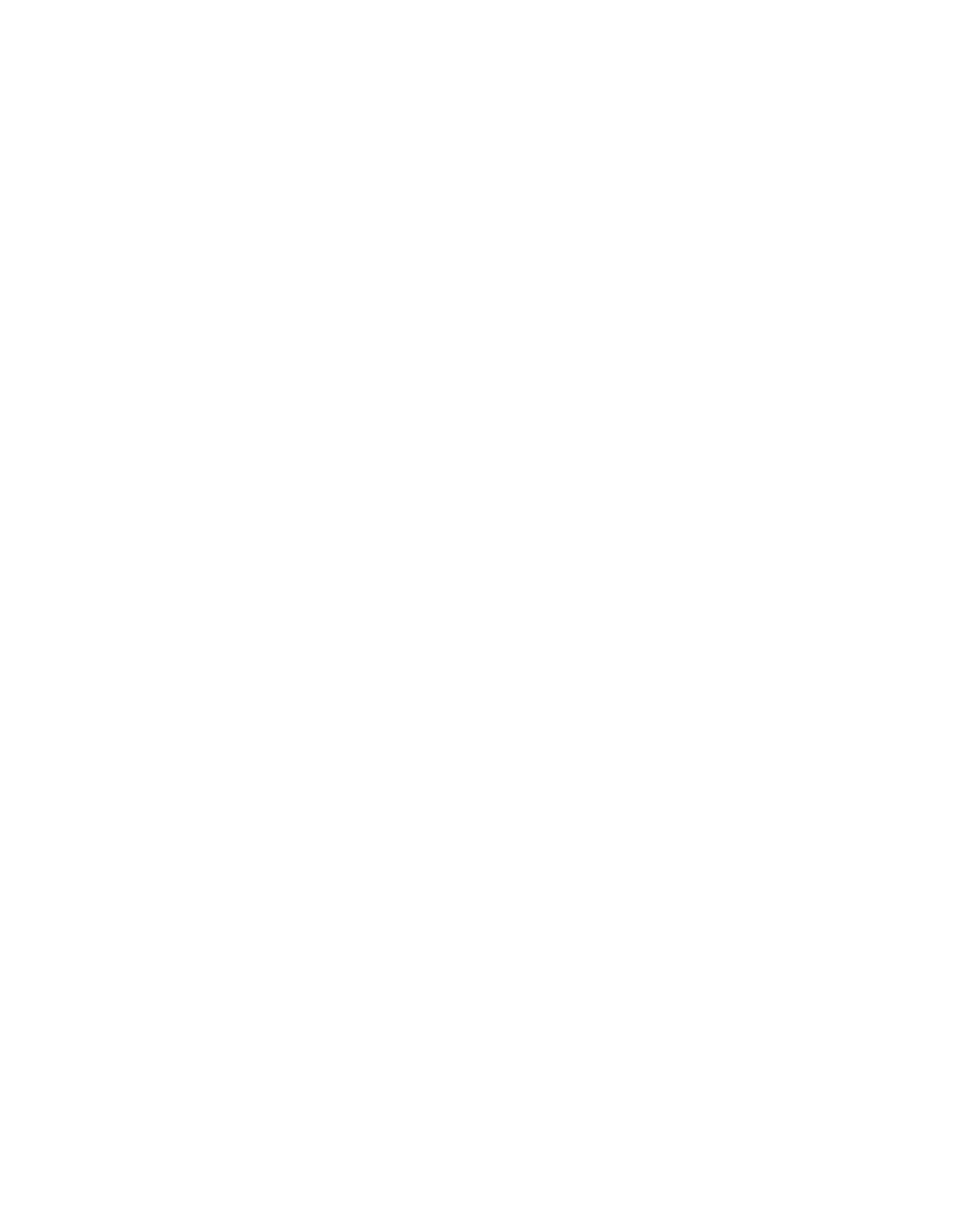## **Table of contents**

|               |                                        | List of tables and figures                                           | iv                       |  |  |  |
|---------------|----------------------------------------|----------------------------------------------------------------------|--------------------------|--|--|--|
| Abbreviations |                                        |                                                                      |                          |  |  |  |
| 1             | Country and retirement system overview |                                                                      |                          |  |  |  |
| 2             | Country background                     |                                                                      |                          |  |  |  |
|               | 2.1                                    | Demography                                                           | 3                        |  |  |  |
|               | 2.2                                    | Labour market                                                        | 3                        |  |  |  |
|               | 2.3                                    | Socio-economic                                                       | 3                        |  |  |  |
|               | 2.4                                    | Economy and finance                                                  | $\overline{\mathcal{L}}$ |  |  |  |
|               | 2.5                                    | Social protection                                                    | $\mathbf 5$              |  |  |  |
|               | 2.6                                    | The elderly                                                          | 5                        |  |  |  |
| 3             |                                        | Formal retirement systems - Social Assistance                        | 6                        |  |  |  |
|               | 3.1                                    | Government programmes                                                | 6                        |  |  |  |
|               | 3.2                                    | Non- Government programmes                                           | 9                        |  |  |  |
| 4             |                                        | Formal retirement systems - Government Public Pensions Scheme (GPPS) | 10                       |  |  |  |
|               | 4.1                                    | Legal and institutional                                              | 10                       |  |  |  |
|               | 4.2                                    | Eligibility, access and coverage                                     | 10                       |  |  |  |
|               | 4.3                                    | Financing                                                            | 10                       |  |  |  |
|               | 4.4                                    | Contingencies covered                                                | 10                       |  |  |  |
|               | 4.5                                    | Benefit type and levels                                              | 10                       |  |  |  |
|               | 4.6                                    | Preservation, withdrawal and protection of rights                    | 11                       |  |  |  |
|               | 4.7                                    | Administrative cost                                                  | 11                       |  |  |  |
|               | 4.8                                    | Financial and social sustainability                                  | 11                       |  |  |  |
|               | 4.9                                    | <b>Reform initiatives</b>                                            | 11                       |  |  |  |
| 5             |                                        | Formal retirement systems - Private Occupational and Voluntary       | 13                       |  |  |  |
|               | Bibliography                           |                                                                      | 14                       |  |  |  |
|               | Annex A                                | 15                                                                   |                          |  |  |  |
|               | A.1                                    | Selected Macroeconomic Indicators                                    | 15                       |  |  |  |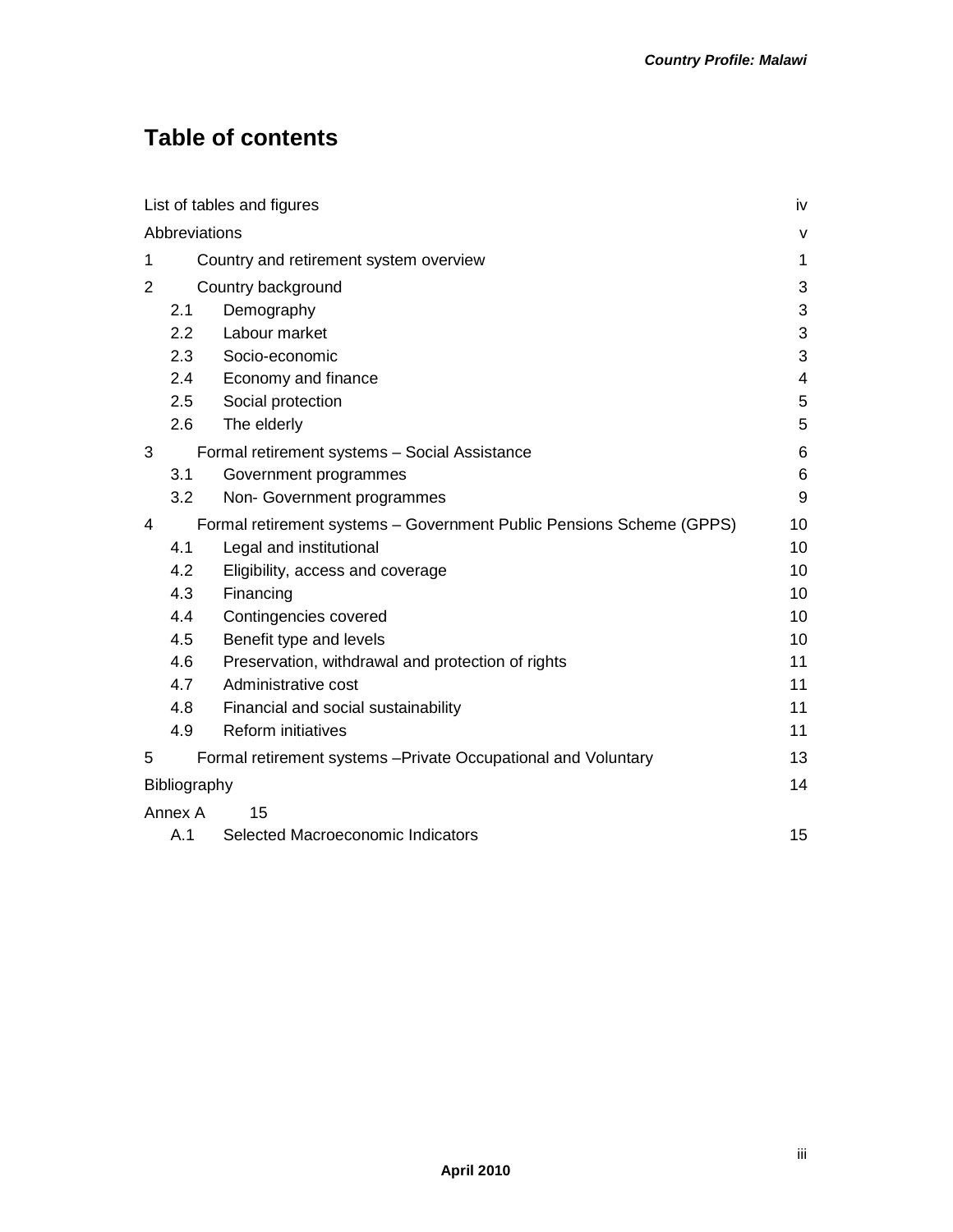## **List of tables and figures**

| Table 3.1 | Coverage statistics of Malawi Social Cash Transfer programme in 2009 | 8   |
|-----------|----------------------------------------------------------------------|-----|
| Table 4.1 | Trend in benefit payout since introduction of housing policy         | 12. |
|           |                                                                      |     |
| Box 1.1   | Country overview                                                     |     |
| Box 1.2   | Retirement systems overview                                          | 2   |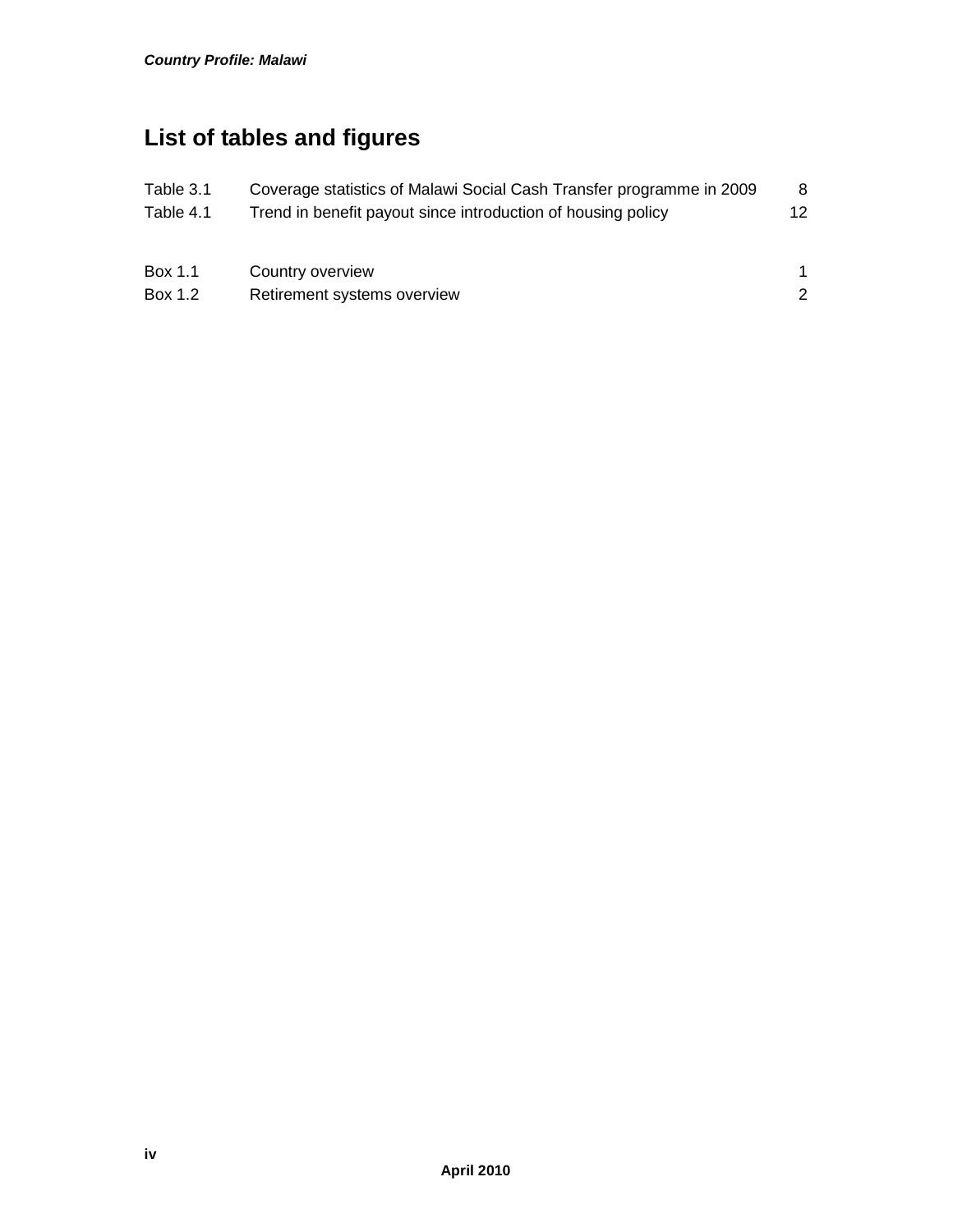## **Abbreviations**

| <b>DHS</b>    | Demographic Health Survey                             |
|---------------|-------------------------------------------------------|
| <b>DoPDMA</b> | Department of Poverty and Disaster Management Affairs |
| <b>DWT</b>    | <b>Direct Welfare Transfer</b>                        |
| <b>GPPS</b>   | Government Public Pension Scheme                      |
| <b>IHS</b>    | <b>Integrated Household Survey</b>                    |
| <b>MDGS</b>   | Malawi Growth and Development Strategy                |
| МK            | Malawi Kwacha                                         |
| <b>NAC</b>    | <b>National AIDS Commission</b>                       |
| <b>NSNP</b>   | National Safety Net Programme                         |
| <b>OPM</b>    | <b>Oxford Policy Management</b>                       |
| <b>OVC</b>    | Orphan's and Vulnerable Children                      |
| <b>PAS</b>    | <b>Public Assistance Scheme</b>                       |
| <b>SCTS</b>   | Social Cash Transfer Scheme                           |
| <b>SPSC</b>   | Social Protection Sub-committee                       |
| <b>UN</b>     | <b>United Nations</b>                                 |
| <b>USD</b>    | <b>US Dollar</b>                                      |
| WDI           | World Development Indicator                           |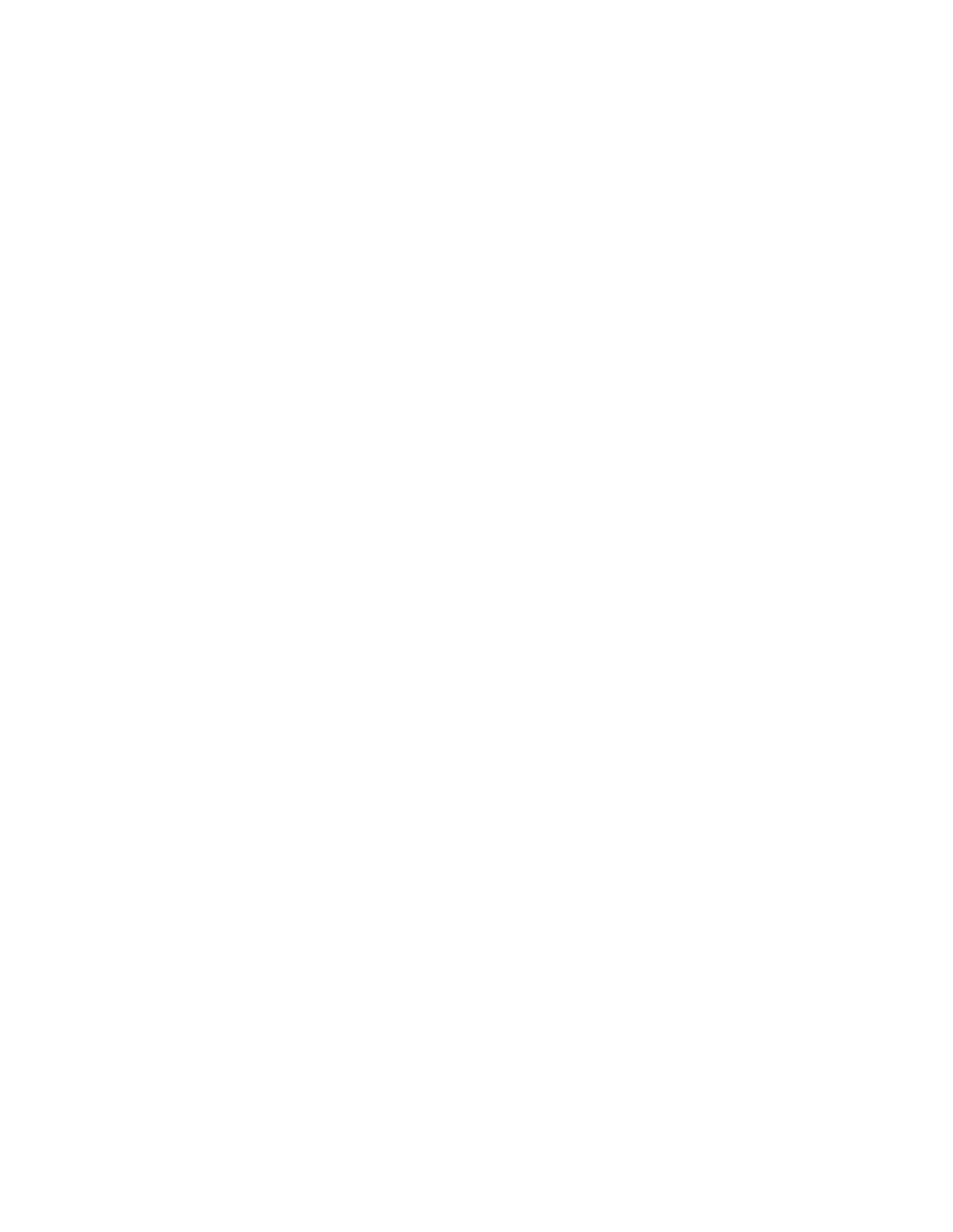## **1 Country and retirement system overview**

## **Box 1.1 Country overview**

| Population 2008:                                               | 13,066,320 (PHC 2008) |  |  |  |
|----------------------------------------------------------------|-----------------------|--|--|--|
| Proportion of population above 60 - 2008:                      | 4% (PHC 2008)         |  |  |  |
| Proportion of population above $60 - 2030$ :                   | 5.7% (UN 2010)        |  |  |  |
| Proportion of population rural:                                | 81% (WDI 2007)        |  |  |  |
| GDP per capita:                                                | \$165 (WDI 2008)      |  |  |  |
| Proportion of population below poverty line (\$2/day):         | 90% (WDI, 2005)       |  |  |  |
| Labour force:                                                  | 5,781,490             |  |  |  |
| Labour force participation rate:                               | 78% (WDI 2007)        |  |  |  |
| Unemployment:                                                  | 8% (IHS 2004)         |  |  |  |
| Employment in formal sector (% of total employment)            |                       |  |  |  |
| Employment in subsistence agriculture (% of total employment): | 75%                   |  |  |  |
| HIV/Aids prevalence (% of population 15-64):                   | 12% (WDI 2007)        |  |  |  |
|                                                                |                       |  |  |  |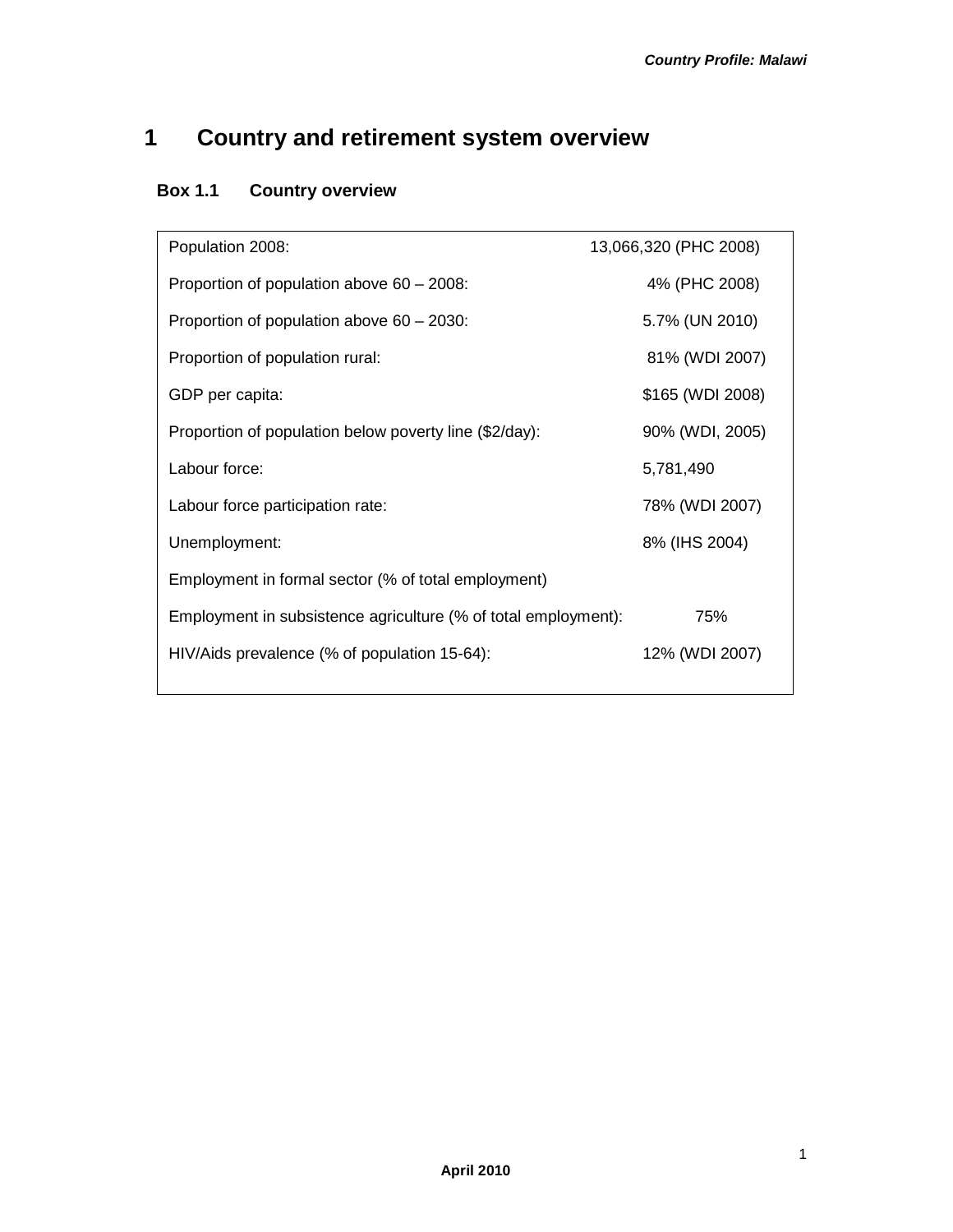#### **Box 1.2 Retirement systems overview**

#### **Formal systems**

#### **Social assistance**

There are currently various governmental and non-governmental social assistance programmes in Malawi. For example, the Public Assistance Scheme provides social and health care services to the elderly, as well as short-term emergency support on a demand basis. Similarly, the elderly are beneficiaries of several activities of the National Safety Net Programme, given their involvement in subsistence agriculture and the social cash transfer pilot programme. In around 60% of beneficiary households in the cash transfer programme the household head is an elderly person. In addition to this, there are several NGOs (such as the President's own personal foundation for the elderly) that offer support to vulnerable elderly people.

#### **National social insurance**

There is no national social insurance scheme within Malawi.

#### **Civil service occupational schemes**

The Government Public Pension Scheme is a non-contributory, DB, PAYG system paid to employees at the mandatory retirement age of 60 and following 10 years of service, or earlier following 20 years of service. The regulations pertaining to qualification for GPPS are contained in the Malawi Public Service Regulations Act (1944). Reform and regulatory aspects of the fund are handled by the Department of Human Resources Management and Development. The day-to-day management and administration of the fund follows a tripartite structure: the Department of Human Resources Management and Development, the Auditor General (Ministry of Finance) and the Accountant General (Ministry of Finance). Two main contingencies are covered: old age and a death gratuity. Currently, there are approximately, 140,000 people in the Malawian civil service and around 30,000 retirees. The pension accrues at a rate of 1/360th of pensionable salary for each completed month of service. The final salary forms the base for calculating pensions.

#### **Private occupational schemes and voluntary schemes**

In the absence of an independent regulator, it is very difficult to estimate coverage; however, there are around 600 private pension funds in Malawi, offering both DB and DC pension schemes. There are three main pension administrators (Mhango, 2008). There is currently no regulation or legislation governing private occupational or voluntary schemes. The sector is governed by the Insurance Act and the Taxation Act.

#### **Informal retirement systems**

The study has been unable to find any information on informal retirement mechanisms.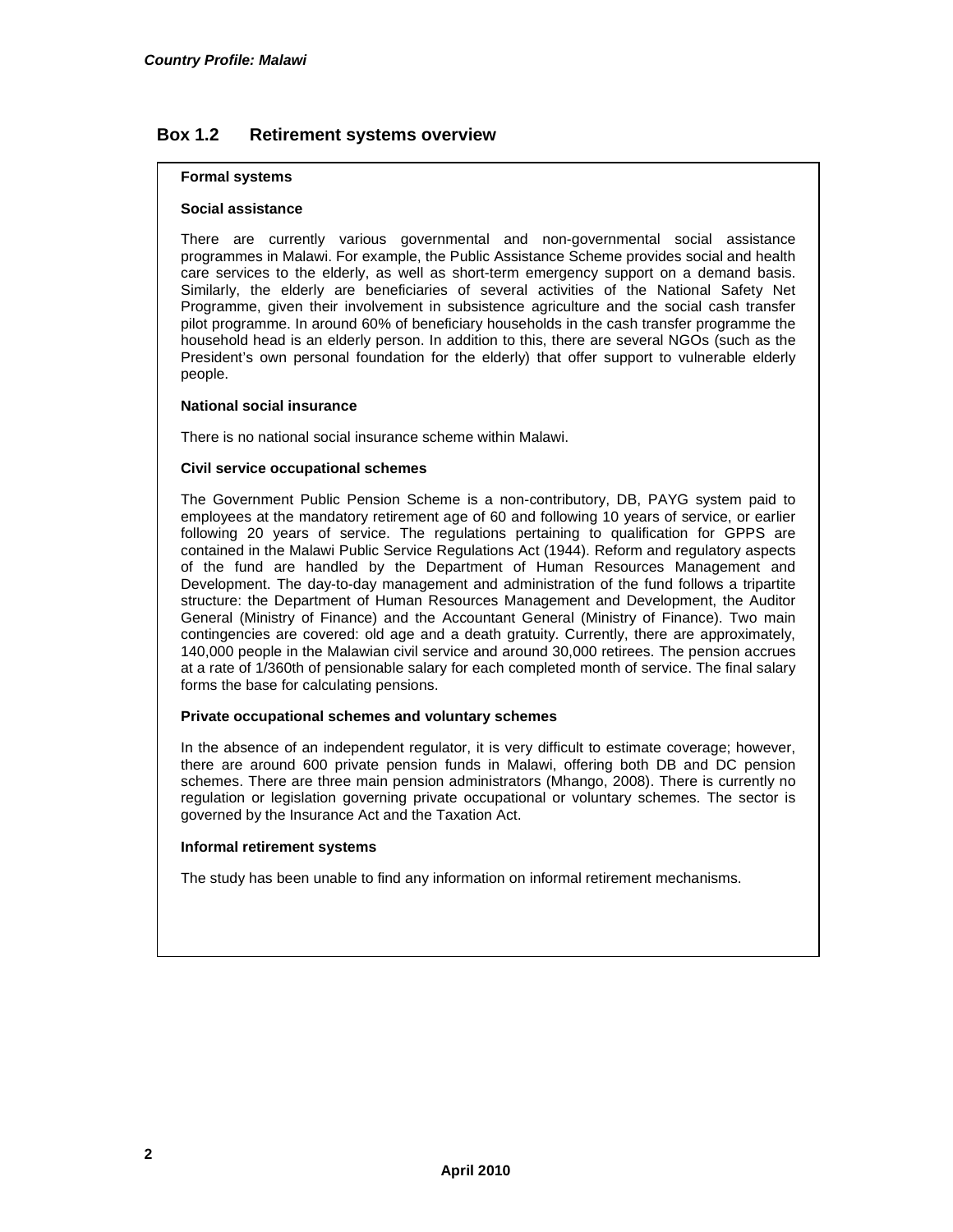## **2 Country background**

## **2.1 Demography**

The preliminary results from the 2008 population and housing census give the total population in Malawi as 13,066,320. Of this, 6,365,771 (49 percent) are males and 6,700,549 (51 percent) are females. The population grew from 9,933,868 in the previous census in 1998, representing an increase of 32%. The intercensal annual growth rate was 2.8%. Population projections indicate that the total will increase to 17,998,155 by 2015 (+37.7%), to 20,536,970 by 2020 (+14.1), to 23,194,206 by 2025 (+12.9%) and to 25,896,558 by 2030(+11.6) (UN, 2010).

The majority of the population live in rural areas and there is evidence of a rural to urban migration trend. In 2008, 81% of the population lived in rural areas compared to 85% in 2000 (WDI 2008).

Total life expectancy in 2007 was estimated at 48 (WDI), and showed no difference between the sexes. In the last 30 years, life expectancy has remained very low, never exceeding 51 years for either males or females. Total fertility rate was 6 in 2008 (WDI)

## **2.2 Labour market**

No labour force surveys have been done for Malawi to date. The WDI show the total labour force in 2007 as 5,781,490 of which 50% were female.

The Integrated Household Survey (IHS 2004-2005) gives the total labour participation rate at 90%. The gender disparity is minimal- 94% for men and 93% for women.

The IHS also gives the total unemployment rate at 8%, 5% for women and 10% for men. The incidence of unemployment is highest amongst the 15-24 age group at 12.6% .The age group 35-49 has the lowest unemployment rate at 4.2%

Data on the distribution of wage earners across industry reveals that 35 percent of wage earners are employed in social and community services sectors, 22 percent in the agriculture, forestry and fishing industry, 17 percent in manufacturing industry and 12 percent in construction industry (IHS 2004-2005)

Finally, of the total labour force, 79 % is engaged in income generating activities. Of this 75% indicate their main activity as farming, 13% categorise their main activity as employee, 7% give their main activity as self-employed and 5% give their main activity as family business worker. (IHS2004-2005)

## **2.3 Socio-economic**

The Demographic Health Survey (2004) covered 13664 households. It shows that 75% of these households are headed by men. This proportion has not changed much over the past decade the figures for 1992 (75 percent) and 2000 (73 percent) show this. The average household size in Malawi remains at 4.4 persons, the same size recorded in 2000.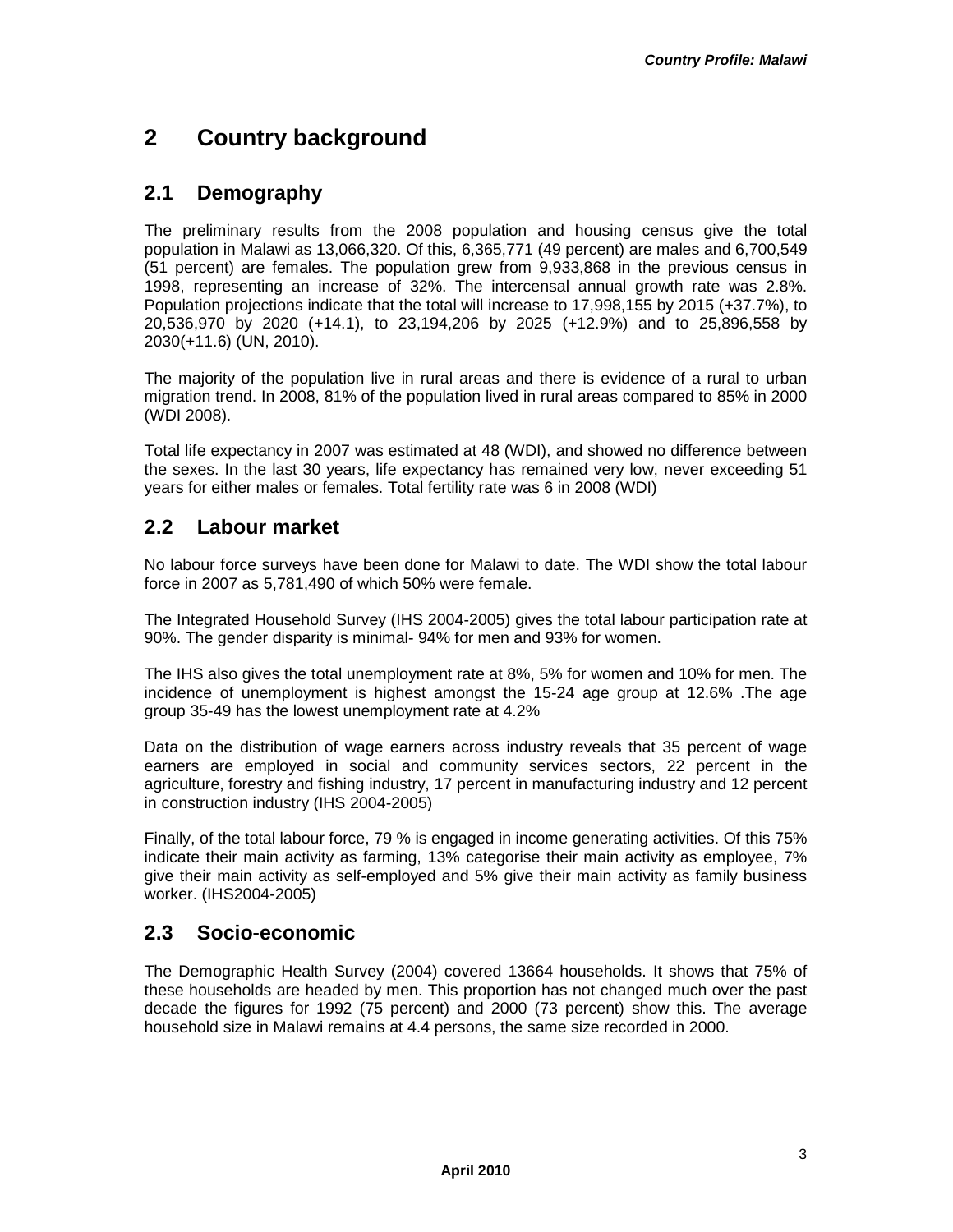Sixty four percent (64 %) of Malawian households have access to clean water according to the DHS. As expected, a far greater proportion of urban households have access to piped water than rural households (74 compared to 9 percent) (DHS, 2004).

Malawi has one of the highest HIV/AIDS national prevalence rates in the world (NAC, 2004) The 2004 The DHS indicates that 12 percent of the population aged 15-49 in Malawi is living with HIV/AIDS .HIV prevalence among women is higher for women (13%) than for men(10%).

Between the years 2000 and 2004, the infant mortality rate was 76 per 1,000 live births, and child mortality was 62 per 1,000, resulting in an overall under-five mortality rate of 133 per 1,000 live births.

According to the IHS (2004-2005), 54.8% and 17.0% have completed primary and secondary education respectively. The net enrolment ratio is 80%. This is higher for girls (81%) compared to boys (79%).

The most recent figure for the GINI index given by the WDI is 39 for 2004 indicating a highly skewed income distribution; for the same year the poverty headcount at \$2 a day is 90%.

## **2.4 Economy and finance<sup>1</sup>**

Malawi's economy has shown positive growth performance and moderate inflation in recent years (IMF2010). Real GDP growth was estimated at 9.8% and 7.6 % in 2008 and 2009 respectively owing to an increase in agricultural production and the expansion of the service sector. Inflation has remained moderate. After rising in late 2008, in response to food and fuel price shocks, consumer price inflation decreased steadily to 7.5 percent in the 12 months to October 2009.

Fiscal policy loosened significantly in the run-up to the 2009 presidential and parliamentary elections. Sizeable budget overruns on fertilizer and goods and services spending during fiscal year 2008/09, combined with a modest shortfall in foreign financing, led to a high level of domestic borrowing and meant that the central government deficit was well above the budget.

A weak balance of payments threatens medium-term growth. The combination of rapid growth of domestic incomes in the non-tradable sectors and the exchange rate appreciation have led to an imbalance between the growth of imports and exports and widened the deficits in the external current account and balance of payments.

Growth is expected to remain optimistic, but moderate somewhat relative to the high growth of the recent past. Over the medium term, growth is expected to be supported by the expansion of productive capacity at the Kayelekera uranium mine and the exploitation of niobium (a niche mineral for steelmaking), as well as the development of the sugar sector. Inflation is expected to remain moderate. International reserves should rise as a result of a substantial expected inflow of donor assistance.

Table A1 in Annex shows some selected macro-economic indicators.

 $\overline{\phantom{a}}$ <sup>1</sup> Based on IMF Article IV Consultation report (February, 2010)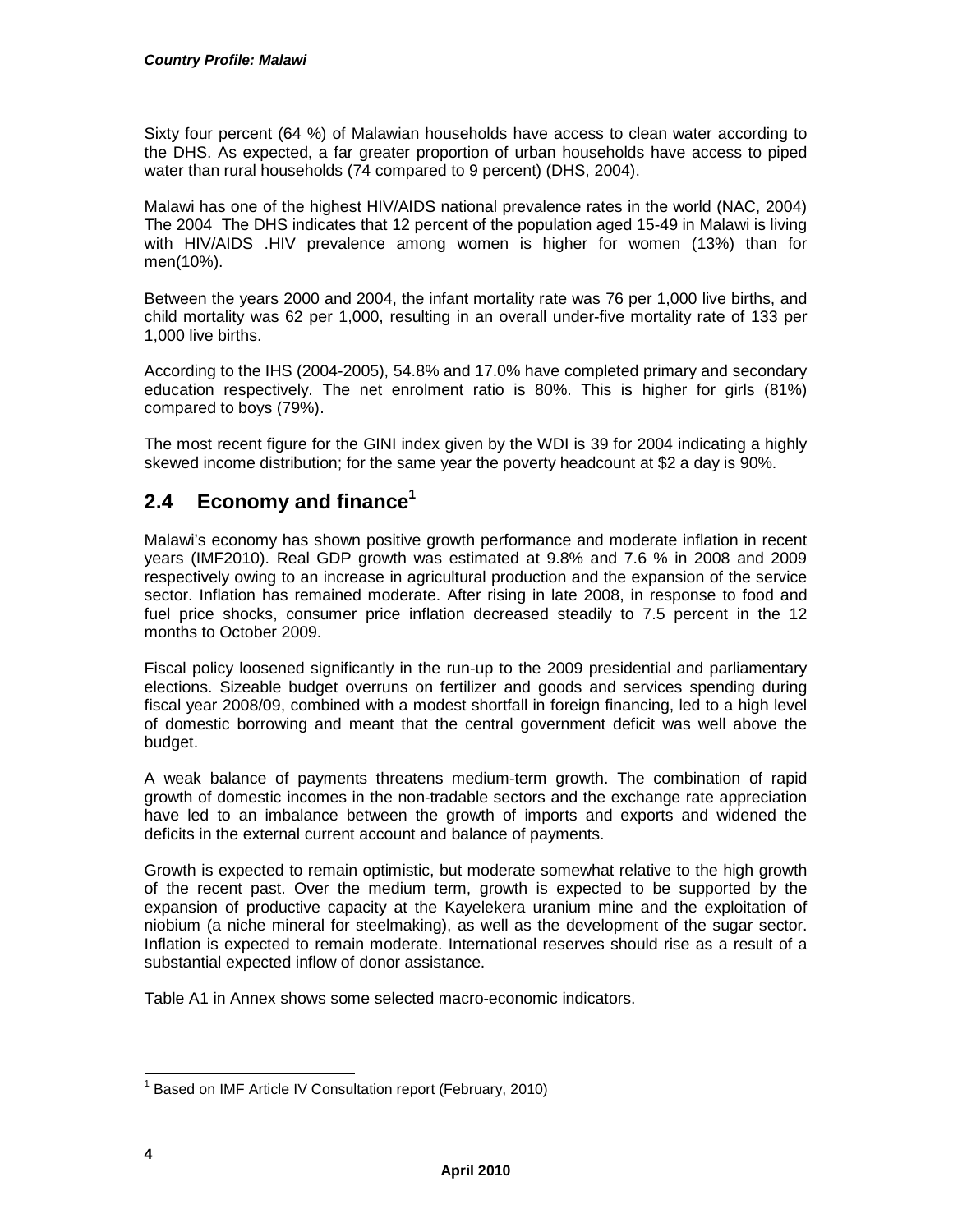## **2.5 Social protection**

Although only just gaining momentum, social support is a priority for the Government of Malawi and appears as the second theme in the Malawi Growth and Development Strategy (MGDS). In this light, the Government of Malawi, led by the Ministry of Development Planning and Cooperation, has designed a Social Support Policy and calls for programs and policies that confront poverty and vulnerability, directly provide transfers to the destitute, and strengthen human capital in order to break the poverty cycle. Drafters of the policy envisioned "a comprehensive social support policy, integrated with other pro-poor development policies… [that]… contributes significantly to Malawi's economic growth." Tools within the Social Support Policy include public works programs, agricultural input subsidies, market interventions, supplementary and school feeding programs, and the Malawi Social Cash Transfer Scheme  $(\text{SCT})^2$ .

The Policy explicitly connects social protection with economic growth by stating that: "The implementation of a comprehensive social protection policy, integrated with other pro-poor development policies, would also contribute significantly to Malawi's economic growth.

The Social Support Policy is in its final draft, and was approved by the Social Protection Steering Committee in March 2009. The Policy is expected to go to the Cabinet for approval in early 2010.

## **2.6 The elderly**

The Malawi Population and Housing Census (1998) showed that out of the 9.9 million people counted, 547,542 were elderly with 53 percent of them being female. The 2008 Malawi Population and Housing Census showed that out of a total population of 13.1 million, 530,996 were elderly (representing 4 percent) with 276,608 of them being female and 254,388 male. This inter-censual period witnessed a decline in the elderly as a proportion of the total population. However the UN World Population Prospects estimate that 5.7% of the population will be aged over 60 by 2030.

l <sup>2</sup> National Social Protection Technical Committee. (2007). "Social Protection: A right for all." Third Draft. Lilongwe, Malawi. 31 October 2007.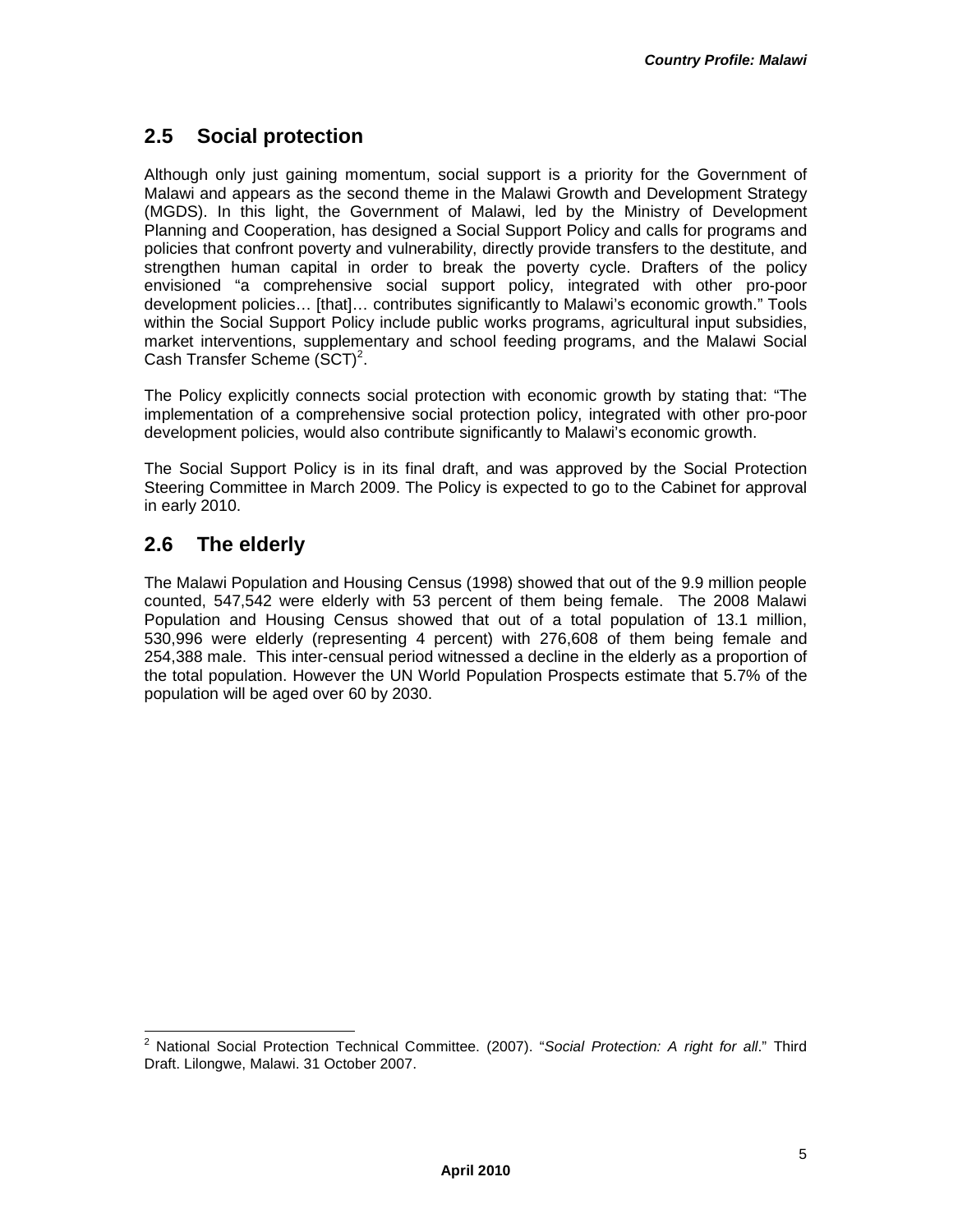## **3 Formal retirement systems – Social Assistance**

In the absence of a national policy, formal pension coverage is currently very low. Malawi has no social security schemes. As such, social assistance interventions<sup>3</sup> are currently deemed the most important strategy for making provisions for old age.

Various social assistance strategies are being used by the government $4$  to address most social and economic issues affecting older persons. In addition, a large number of NGOs (including the presidents own personal foundation for the elderly- Bingu Silvergrey) activities deal with issues with respect to old age income security.

### **3.1 Government programmes**

**The Public Assistance Scheme (PAS)**: This is the most used strategy to provide social assistance to the elderly (Regional workshop on ageing and poverty, 2003). The scheme promotes and supports the rights of the elderly by providing them with social and health care services within the community set up. Apart from this blanket support, the Public Assistance Scheme also provides short term emergency support to elderly people comprising occasional supplies of food stuffs, soap, clothing and shelter. Such transfers are made on a demand- driven basis.

**National Safety Net Programme:** This is an encompassing government strategy to improve the livelihoods of the most vulnerable and marginalized groups including the elderly. The program's objective is to enhance the productivity of this category of people through empowerment for self reliance to enable them generate wealth. There are two main types of interventions that fall under the NSNP of which the elderly are beneficiaries of their various activities- Productivity Enhancing Safety Net Interventions and the Direct Welfare Transfer interventions.

Activities under Productivity Enhancing Safety Net target economically active individuals who are constrained in terms of access to inputs, however, its components such as inputs transfer (mainly seeds and fertilizer) benefits the elderly in terms of enhancing food security given their engagement in subsistence agriculture. The elderly are also beneficiaries of the food for work programme which also falls under the Productivity Enhancing Safety Net interventions.

The Direct Welfare Transfer (DWT) interventions of the NSNP aim to directly improve the livelihoods of "vulnerable" groups including the elderly by firstly meeting their short term consumption needs and thereafter by protecting them from falling back into destitution and lastly by building the capacities to generate their own savings through wealth creation.

 $\frac{3}{3}$  There is currently a lot of advocacy work both at grass root and ministerial level to put in place a universal non- contributory social pension. A study conducted by Help Age International (2008) recommended the following cost option for the social pension: 45% transfer of GDP per capita (MK 1531 or \$ 10.86 – per month) to every one over 65. This will cost 1.78% of GDP or 69.8 million in 2008 prices (Help Age International 2008).

 $4$  Political will towards dealing with the elderly is strong in Malawi evidenced by a recently (2006) created in Ministry of the Elderly and the creation of the presidents personal foundation for the elderly – Bingu silvergery.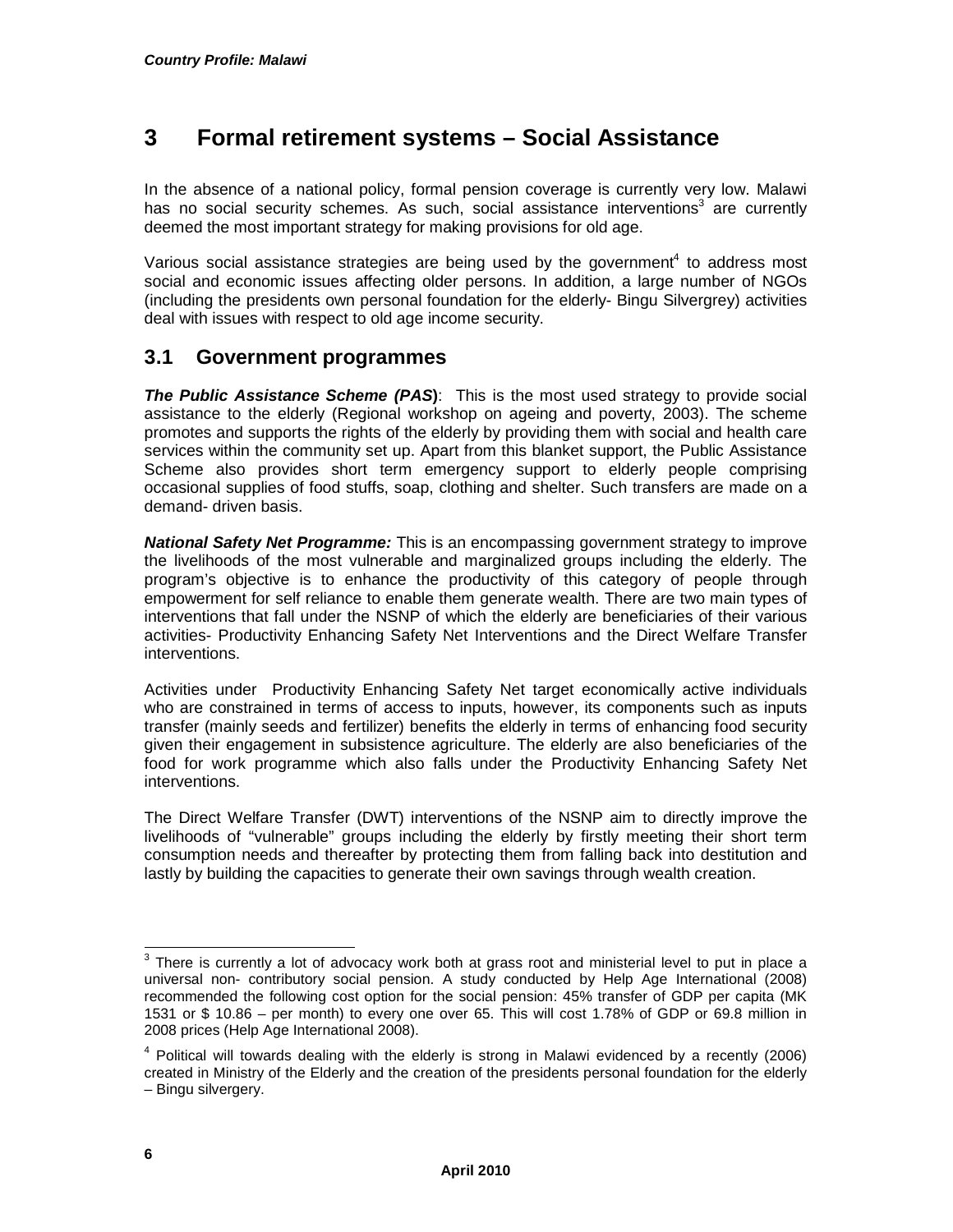Within the Direct Welfare Interventions the elderly are prime beneficiaries of the cash transfer programme category which is reviewed below.

**Malawi Social Cash Transfer Pilot Scheme:** The pilot Social Cash Transfer Scheme (SCTS) began in Mchinji District in 2006. Following the endorsement by cabinet, the pilot scheme was instructed to be extended to 6 more districts by the end of 2008.

#### **3.1.1 Legal and institutional**

There are various committees at national and district levels, which are involved in the management of the programme.

At the national level, the Department of Poverty and Disaster Management Affairs (DoPDMA) has established Social Protection Steering Committee, and a Social Protection Technical Committee. Together these two committees have the responsibility of the leadership,coordination, technical assistance and oversight of the design and implementation of the cash transfer pilot scheme (Schubert, 2008).

At the district level, the District Assembly, under the leadership of the District Commissioner, is responsible for the implementation of the cash transfer pilot scheme. Under the District Executive Committee, the district has established a multi-sectoral Social Protection Sub-Committee (SPSC) that consists of representatives from the line Ministry Departments as well as from NGOs. The SPCS validates the information received from the Community Social Protection Committee (responsible for targeting and follow up of beneficiaries) and approves the eligible beneficiaries per Village Group. The Assembly disburses the monthly cash transfers to the beneficiaries in the villages (Schubert, 2008).

#### **3.1.2 Eligibility, access and coverage**

Eligible households must meet two criteria in order to qualify for the scheme; they must be firstly ultra poor<sup>5</sup> and secondly labour constrained<sup>6</sup>. This represents 10% of the poorest households in Malawi.

Table 3.1 shows coverage data of the pilot programme. As of March 2009, the scheme covered 7 districts and reached 24,051 beneficiary households of which 60% were headed by the elderly and 94,386 individual beneficiaries of which 18% were aged 65 and over,

 5 i.e in the lowest expenditure quintile and live below the national ultra poverty line (receive only one meal per day, are unable to purchase essential non-food items like soap, clothing, school utensils, must resort to begging, have no valuable assets)

 $^6$  household is labour constrained when it has no able bodied household member in the age group19 to 64, who is fit for work (because they are chronically sick, or disabled), or when one household member in the age group 19 to 64 years, who is fit for work, has to care for more than 3dependents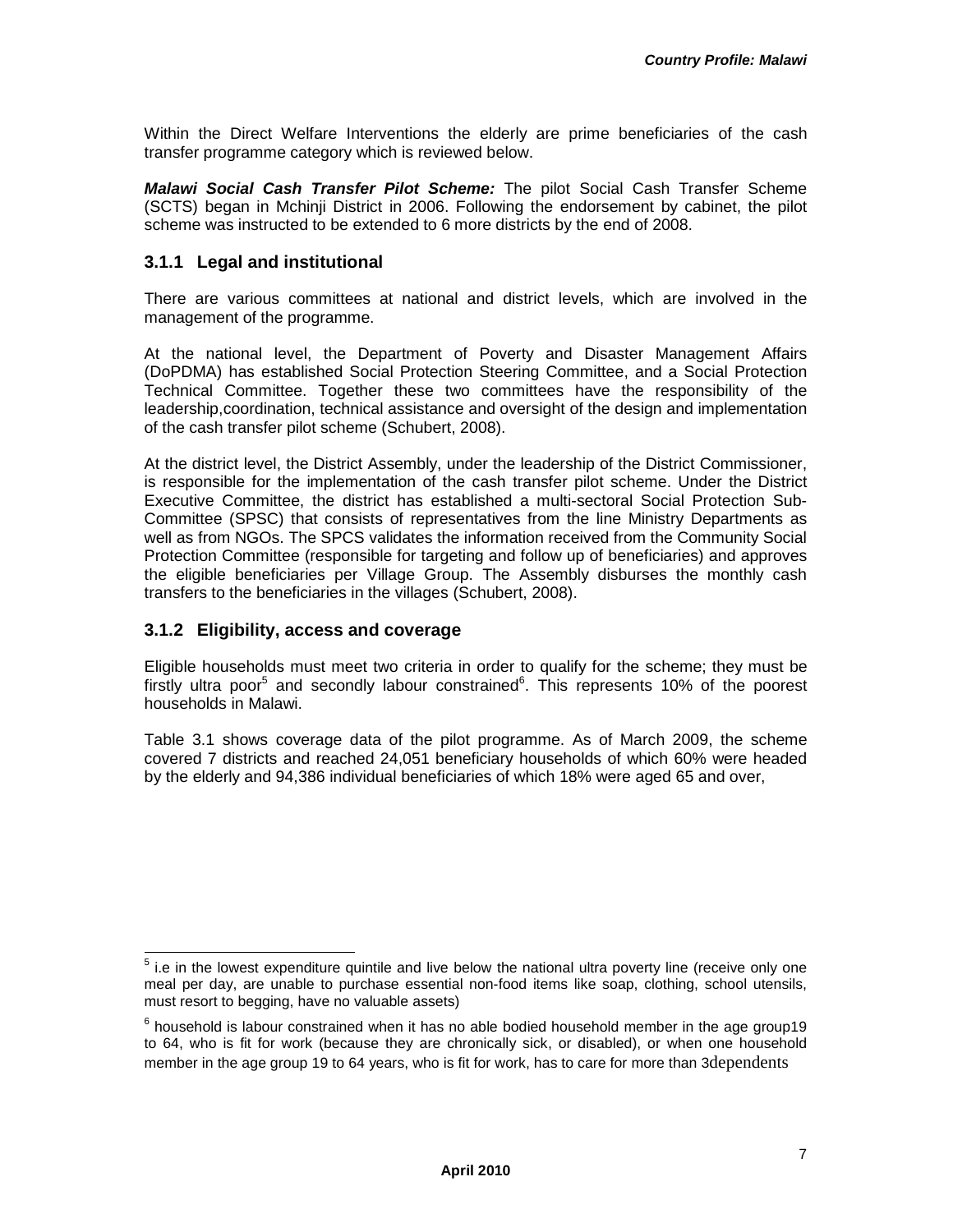| <b>District</b>                                                     | Mchinji | Likoma | Machinga | Salima | Mangochi | Chitipa | Phalombe | <b>Totals</b> |
|---------------------------------------------------------------------|---------|--------|----------|--------|----------|---------|----------|---------------|
| <b>Beneficiary</b><br><b>Households</b>                             | 8980    | 192    | 4229     | 2686   | 4859     | 1628    | 1477     | 24,051        |
| <b>Elderly headed</b><br>households (<br>male and<br>female)        | 5543    | 132    | 2427     | 1035   | 3153     | 1204    | 841      | 14,335        |
| <b>Female headed</b><br>households<br>(elderly females<br>included) | 5911    | 142    | 3110     | 1487   | 3670     | 935     | 1020     | 17,175        |
| Child-headed<br>households                                          | 109     |        | 64       | 20     | 61       | 8       | 45       | 308           |
| <b>Individual</b><br><b>Beneficiaries</b>                           | 35182   | 773    | 18579    | 7792   | 20260    | 5753    | 6047     | 94,386        |
| Children<br>(orphans<br>included)                                   | 21861   | 391    | 13026    | 4614   | 14494    | 3609    | 3789     | 61,784        |
| Orphans                                                             | 20049   | 369    | 9043     | 3896   | 10263    | 2165    | 2850     | 48,635        |
| Elderly (>65yrs)                                                    | 6934    | 162    | 2945     | 1513   | 3435     | 1160    | 1014     | 17,163        |
| <b>Disabled</b>                                                     | 929     | 52     | 268      | 133    | 336      | 126     | 107      | 1,951         |

### **Table 3.1 Coverage statistics of Malawi Social Cash Transfer programme in 2009**

Source: Draft concept note for proposal to support the consolidation and scale up of Malawi Social Cash Transfer 2010

## **3.1.3 Financing**

The scheme is mainly funded by the Global Fund and UNICEF through AUSAID. Funding for the seven pilot districts until June 2009 was secured from the Global Fund OVC Round 5 Grant. The government has intensified it's commitment to the scheme by lobbying the 2009/10 budget for a percentage in support of the programme. This would be helpful to meet the funding gap of the scheme from September 2009 till June 2010. In addition to the government's commitment and request to the EU, there are additional partners interested to join the support for the scheme through the concept of a Social Support Basket Fund.

### **3.1.4 Benefit type and levels**

The monthly cash transfers vary according to household size and take into account if the household has children enrolled in primary and/or in secondary school:

- 1 person household MK 600 (approx. USD 4)
- 2 person household MK 1,000 (approx. USD 7)
- 3 person household MK 1,400 (approx. USD 10)
- 4 and more persons MK 1,800 (approx. USD 13)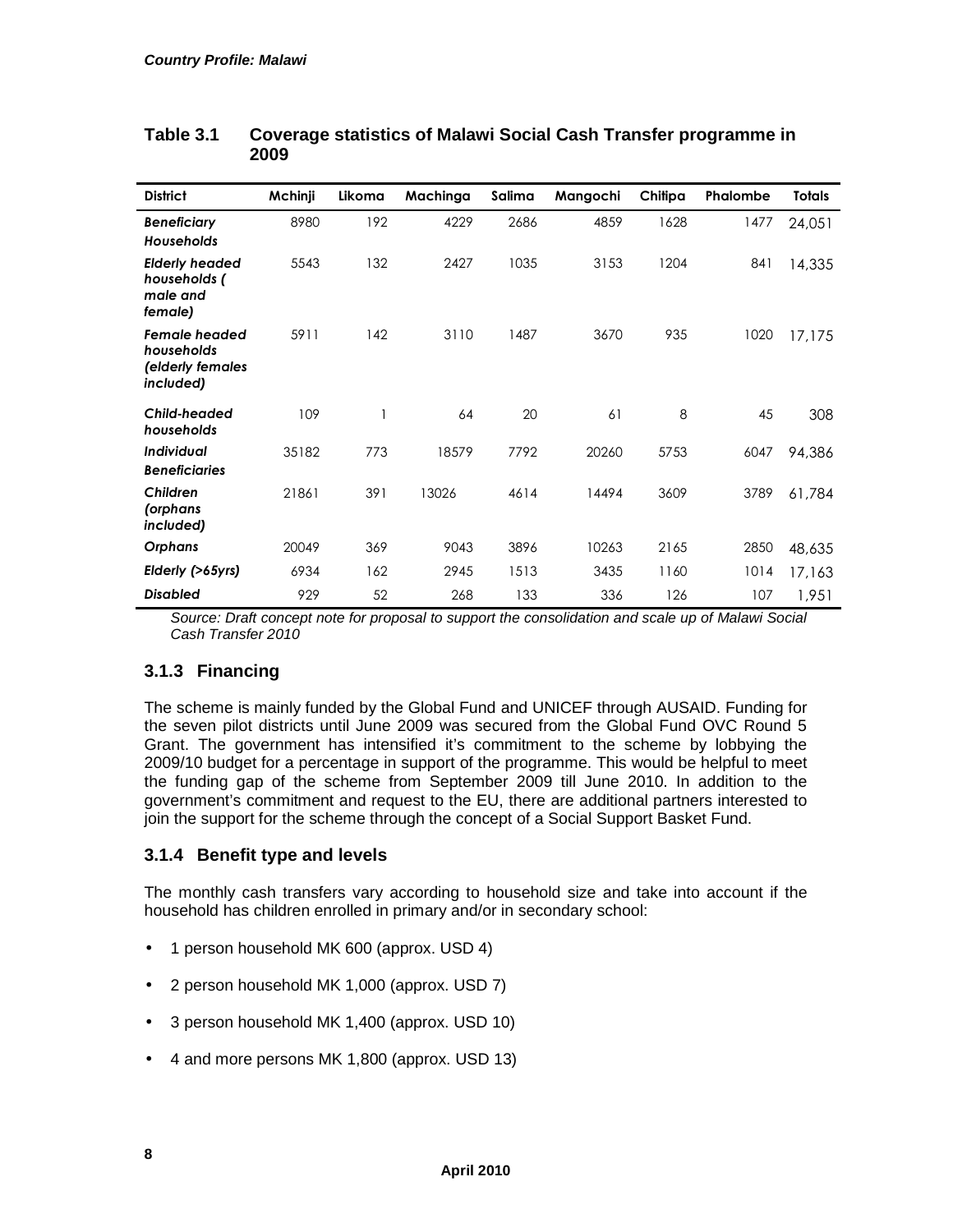For children enrolled in primary school, a bonus of MK 200 is added, and a bonus of MK 400 for children in secondary school. On average, the transfers amount to MK1, 700 per household per month. This amount is sufficient to fill the gap of MK 1,343 between the ultra poverty line of MK 6,447 per month for a 5.8 person household and the average monthly expenditure of MK 5,103 for households in the lowest income quintile.

#### **3.1.5 Operational cost and scale up**

The cost per household is USD 14 per month amounting to USD 168 per year. The average administrative cost per household per year is USD 32. In the event that the programme is scaled up to 300,000 households (10% of all households who are ultra poor and labour constrained) the total annual costs would be USD 60 million: 300,000 x USD 200 per household (Ministry of Economic Planning and Development 2010).

### **3.2 Non- Government programmes**

The activities of NGOs are an important form of social assistance to the elderly in Malawi. Most NGOs provide short term supplies in a fairly non-systematic fashion. For example the presidents personal foundation on the elderly – Bingu Silvergrey which has a mandate to safe guarded the interest of the elderly, frequently distributes food items, clothing and other basic necessities to the elderly throughout the country. The foundation currently has plans to setting up centres for the elderly.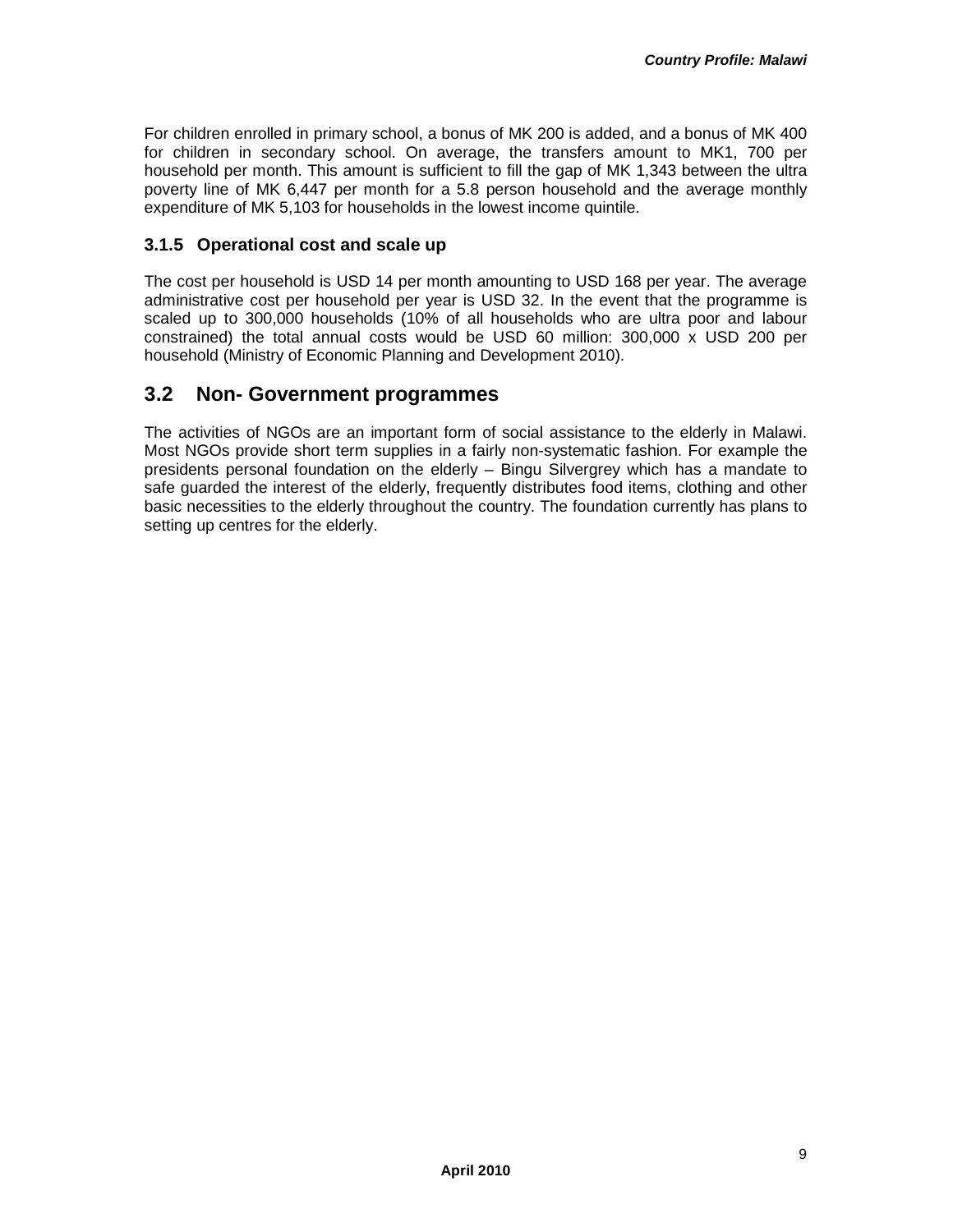## **4 Formal retirement systems – Government Public Pensions Scheme (GPPS)**

Every long-serving employee of the Government of Malawi is entitled to a retirement benefit in the form of either a pension or gratuity. The Government Public Pension Scheme is a non contributory, pay-as-you-go system paid to employee at the mandatory retirement age of 60 and following 10 years of service or at earlier following 20 years of service.

## **4.1 Legal and institutional**

The regulations pertaining to qualification for GPPS are contained in chapter one and eight of the Malawi Public Service Regulations Act of 1944 (last Amended 1991). Reform and regulatory aspects of the fund are handled by the Department of Human Resources Management and Development, however the day to day management and administration of the fund follows a tripartite structure. The Department of Human Resources Management and Development is responsible for making pension calculations against the set eligibility criteria. The Auditor General (Ministry of Finance) has the mandate to assess the correctness of pension figures and ensuring that no over payments or under payments are made. The Accountant General (Ministry of Finance) issues the payment - payments are made on the 14<sup>th</sup> of every month. This fragmented management and administrative structure makes it difficult to access information relating to the fund.

## **4.2 Eligibility, access and coverage**

The GPPS covers only civil servants. Entitlement to the fund is based on attaining the mandatory retirement age of 60 years (changed from 55 in 2006) with a minimum service of 10 years, or by voluntary retirement after 20 years of pensionable service, or with the consent of the Minister of the Public Service with a minimum of 10 years service and having attained 45 years of age. Early retirement is also granted on special terms for those who retire early on grounds of redundancy or ill health. Currently, there are approximately, 140,000 in the Malawian civil service and around 30,000 retirees.

## **4.3 Financing**

The Government Pension Scheme is non-contributory and unfunded. Pensions are paid out of a consolidated fund, from recurrent expenditure. The study team was unable to attain information on the proportion of recurrent expenditure that goes to the GPPS.

The pension accrues at a rate of 1/360 of pensionable salary for each completed month of service. The final salary forms the base for calculating pensions. Tax deduction of 2% of total entitlements is levied on early retirees.

## **4.4 Contingencies covered**

Two main contingencies are covered: old age and death gratuity

## **4.5 Benefit type and levels**

Retirement benefit comprise of lifetime pension and lump sum gratuity. Qualification for pension is 10 years of service or 20 years of service in respect to early retirement. For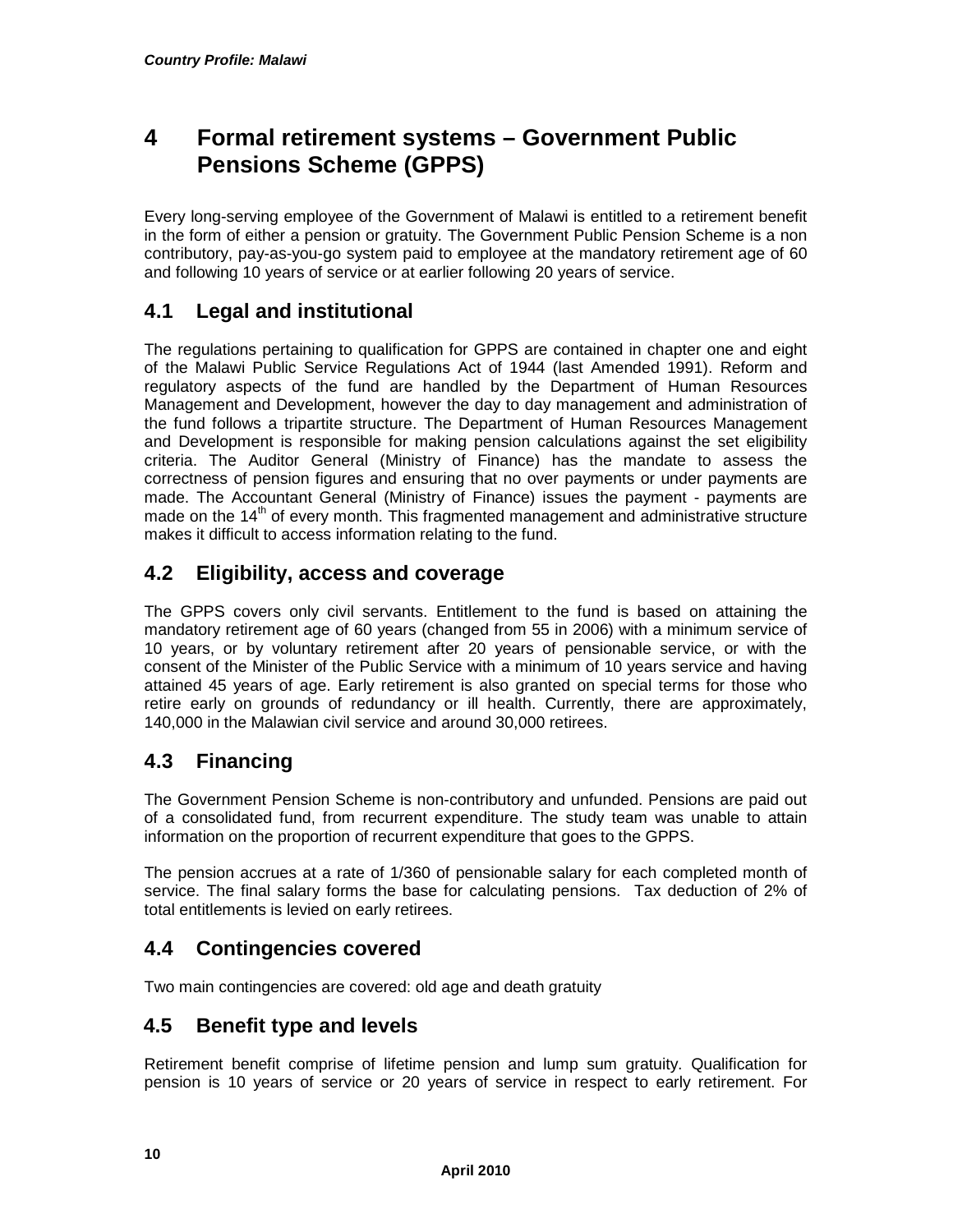periods of less than 5 years, an ex-gratia payment is effected. The gratuity is paid at a minimum of 5 years in service. The retirement benefit comprises of 75% of total terminal (accrued) benefits, whereas gratuity consists of the remaining 25%.

A civil servant, who dies in the service after a minimum of two years, is entitled to death gratuity of three times their annual salary paid to dependents. Upon death of a pensioner, pension is transferred to the pensioners' dependents and paid as 60 months (5 years) lumpsum.

Other benefits on retirement include severance package, redundancy benefits where applicable, and transportation for re-allocation.

Retirement benefits are calculated as follows:

For Officers grade H and above

- Full pension= Salary per Annum years x years of servicex0.022
- Gratuity = full pension  $\times$  0.25 (opted %)  $\times$ 16.351
- Reduced pension per annum=0.75x full pension
- Pension per month = Reduced pension per annum  $\div$  12

For Officers Grade 1 to R

• The pension formula is the same except that instead of 0.022 on full pension, 0.025 is used.

### **4.6 Preservation, withdrawal and protection of rights**

Preservation is not possible. Employees forfeit retirement benefits once they seek employment outside the civil service.

### **4.7 Administrative cost**

Administrative costs are minimal. Given that the scheme is internally managed, administrative costs (salaries and the like) cannot be easily delinked. However, costs are born by individual pensioners in terms of travel to and from treasury cashiers and bank charges.

### **4.8 Financial and social sustainability**

The sustainability of the fund is being threatened by a growing number of beneficiaries and the effects of salary revisions. However, the fund has also exhibited several challenges. For example, benefits levels are considered meagre because of the low indexation levels. Similarly, provisions on death gratuities are deemed inequitable as the same amount is paid to beneficiaries regardless of the length of service.

### **4.9 Reform initiatives**

Significant reforms of the pension scheme have occurred since 2005. Several factors influence reform process in the sector. In particular, the introduction of a new housing policy which resulted in a shift from provision of housing accommodation to allowances. Housing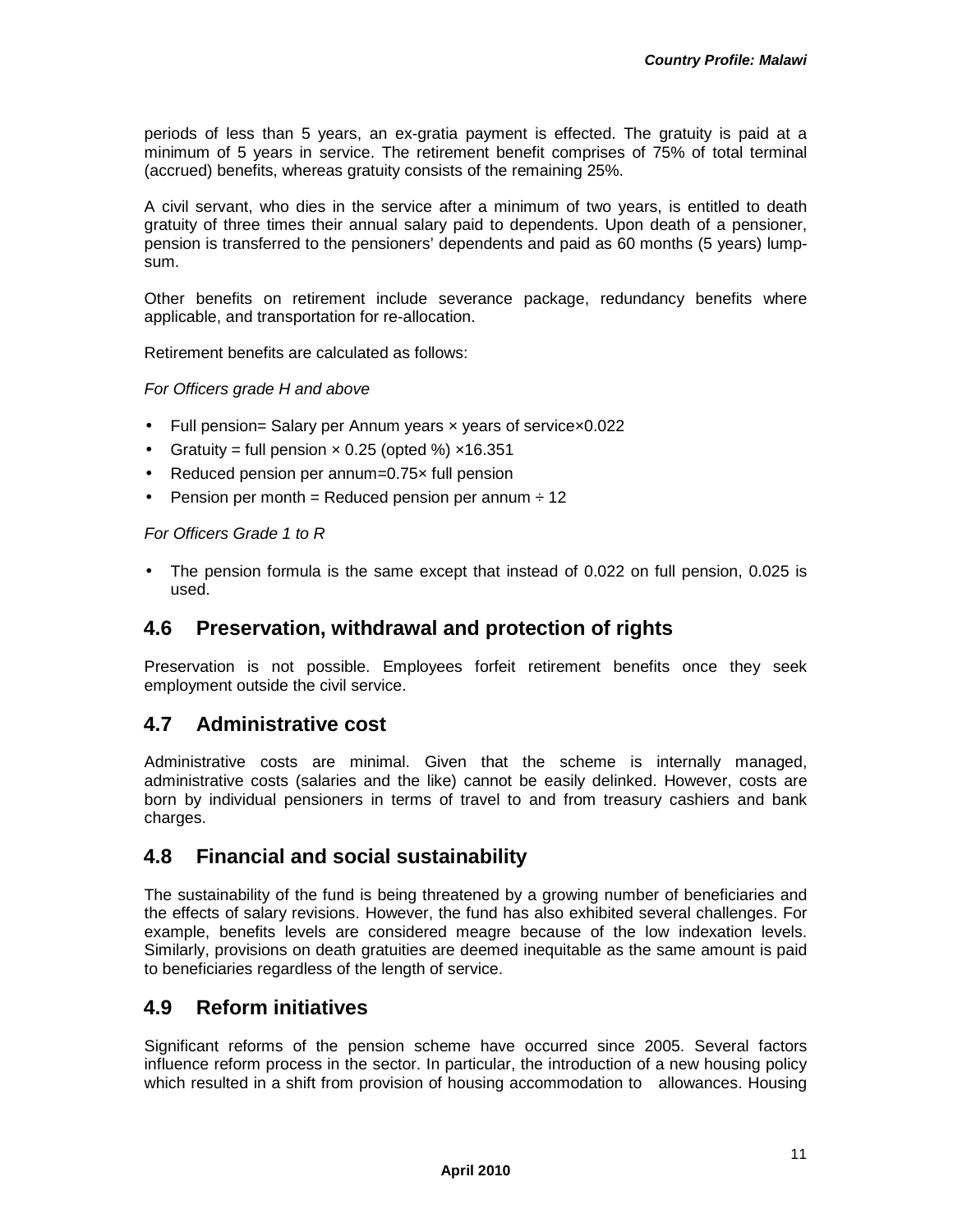allowances were consolidated as part of remunerative allowance. Consequently the base salary for calculating pensions increased significantly and the pension bill increased illustrated in below.

| <b>Item</b>    | 2003/2004     | 2004/2005     | 2005/2006     | 2006/2007     |
|----------------|---------------|---------------|---------------|---------------|
| <b>Pension</b> | 505,174,254   | 717,386,092   | 1,011,758,834 | 455,809,221   |
| Gratuity       | 1,090,812,280 | 1,360,267,286 | 2,108,535,583 | 797,938,740   |
| Other          | 17.042.175    | 28,566,622    | 87.705        | 33,501,312    |
| Total          | 1,613,028,709 | 2,106,220,000 | 3,208,000,000 | 1,287,249,273 |

### **Table 4.1 Trend in benefit payout since introduction of housing policy**

Source: Department for Human Resources- 2006

The following reforms have been initiated in relation to the GPPS since 2005:

Revision in base salary (2004, 2006, and 2009): Prior to 2004, the pension formula was based on last final salary. Following the consolidation of remunerative allowances into basic pay in 2004, the basic wage rose by as much as 100%, which were unsustainable levels on the part of the government. Therefore the government introduced a 5 year salary averaging method to ease pressure on the pension budget. In 2006, the base for calculating pension was again revised from a 5 year to a 3 year averaging method and in 2009; this three year averaging method was abolished.

Revision of pension accrual rate: the accrual rate was adjusted from 1/360 (3.3%) to two differing rates of 2.2% for senior staff and 2.5 % for junior staff.

Optional Lump: Prior to 2004, every employee was paid a lump sum gratuity and a reduced pension. The new system allows employees to opt to get a full pension without gratuity or get a gratuity of up to 25% plus a reduced pension, but with gratuity will attract an interest of 4%. In 2009, this 4% discount rate was reduced to 2%.

Indexation of pension: pension benefits will be adjusted to a maximum of 10% taking into account inflation.

Revision of mandatory retiring age: The government revised the mandatory retiring age for civil servants from 55 years to 60 years in 2006. Employees whose retirement was after this day were allowed to opt to continue working until they reached the new mandatory retirement age.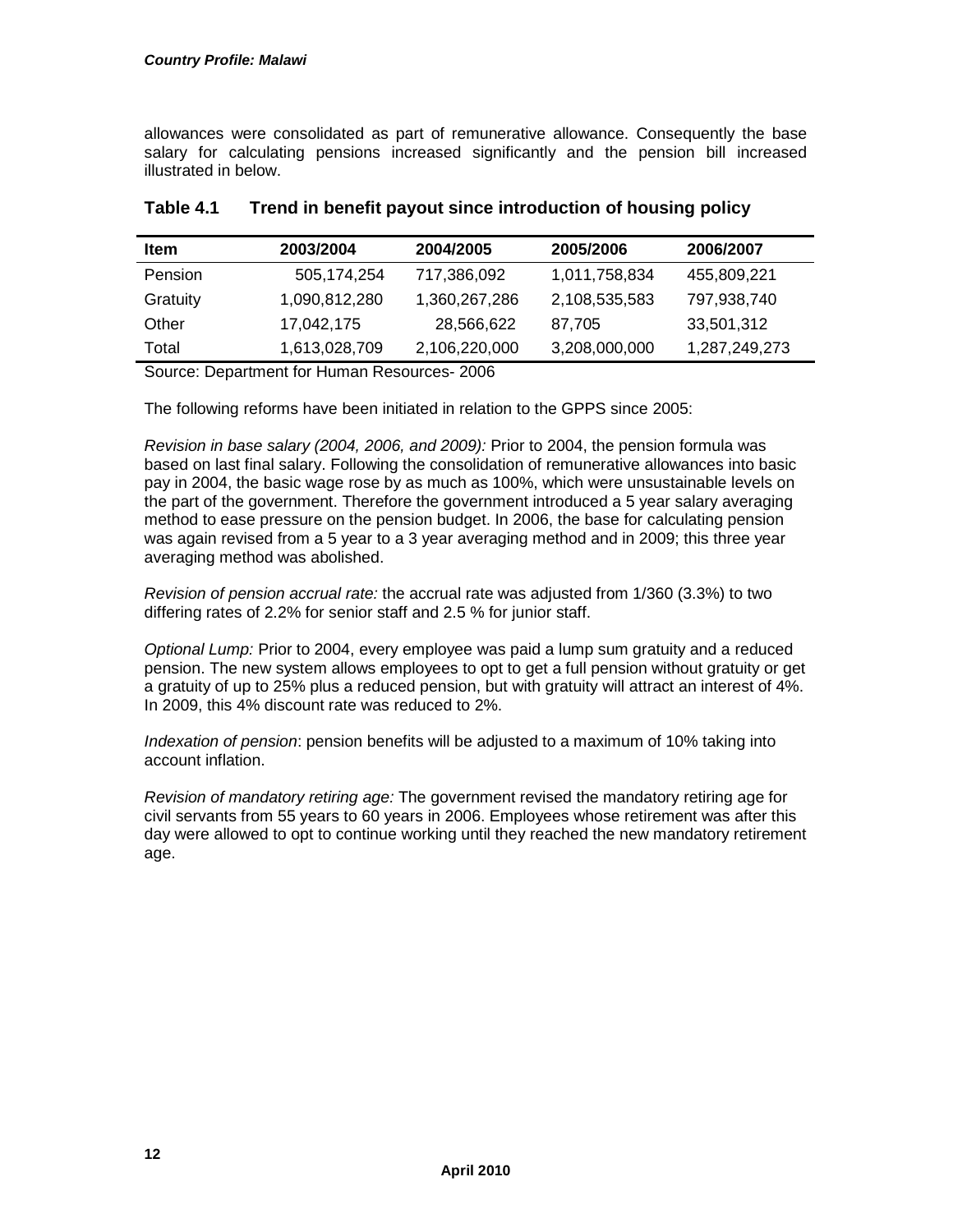## **5 Formal retirement systems –Private Occupational and Voluntary**

There are currently around 600 private pension funds in Malawi offering both defined benefit and defined contribution pension schemes. However, there is no active supervision or regulation of the market (Mhango, 2008).

During the field visit, the study team was able to meet with one pension administrator- Old Mutual. A review of the type of provisions and services they offer is provided below. The services they offer are similar to that of the other administrators.

Old Mutual provides two main types of retirement products personal retirement scheme (private voluntary scheme) and group scheme (usually occupation based). The biggest companies whose funds are being managed by Old Mutual include Electricity Supply Commission of Malawi and Malawi Telecom.

There is currently no regulation or legislation governing private occupational or voluntary schemes. The sector is governed by the Insurance Act and the Taxation Act.7 .

The personal retirement schemes are governed by contract between the insurer (Old Mutual) and the client. There are no set contribution rates as these are based on personal negotiations. Individuals may choose a single premium retirement benefits which allows a one off payment contribution or a regular premium retirement benefit which is based on a disciplined and regular contractual savings. An eligible Individual must be at least 55 years or younger, and a minimum premium of 5,000 MK a month is required. Group schemes are set up by employers on behalf of employees. This is aimed at a growing fund to be used to purchase an annuity on retirement. Benefits are not accessible until retirement (55 years).

There is currently no preservation of benefits and withdrawal of benefits (which is taxed as income) is permissible with notice. Portability of funds is allowed between fund managers tax free. The first 10,000 of interest income is tax free according the Malawi Tax Act.

With respect to asset management. Old Mutual invest in the equity market, treasury bills and property. Old Mutual has an internal strategy revolving around principles of growth and security. Funds must be invested in Malawi as per government policy. Total net assets were approximately MK 38 billion in 2009. Total net assets have shown positive performance reflecting the trends in the equity market.

l  $<sup>7</sup>$  The Ministry of Finance is the regulator of financial services and delegates the Reserve Bank of</sup> Malawi to be the registrar of insurance of insurance. In the absence of legislation for pensions, the sector is being regulated by the taxation act.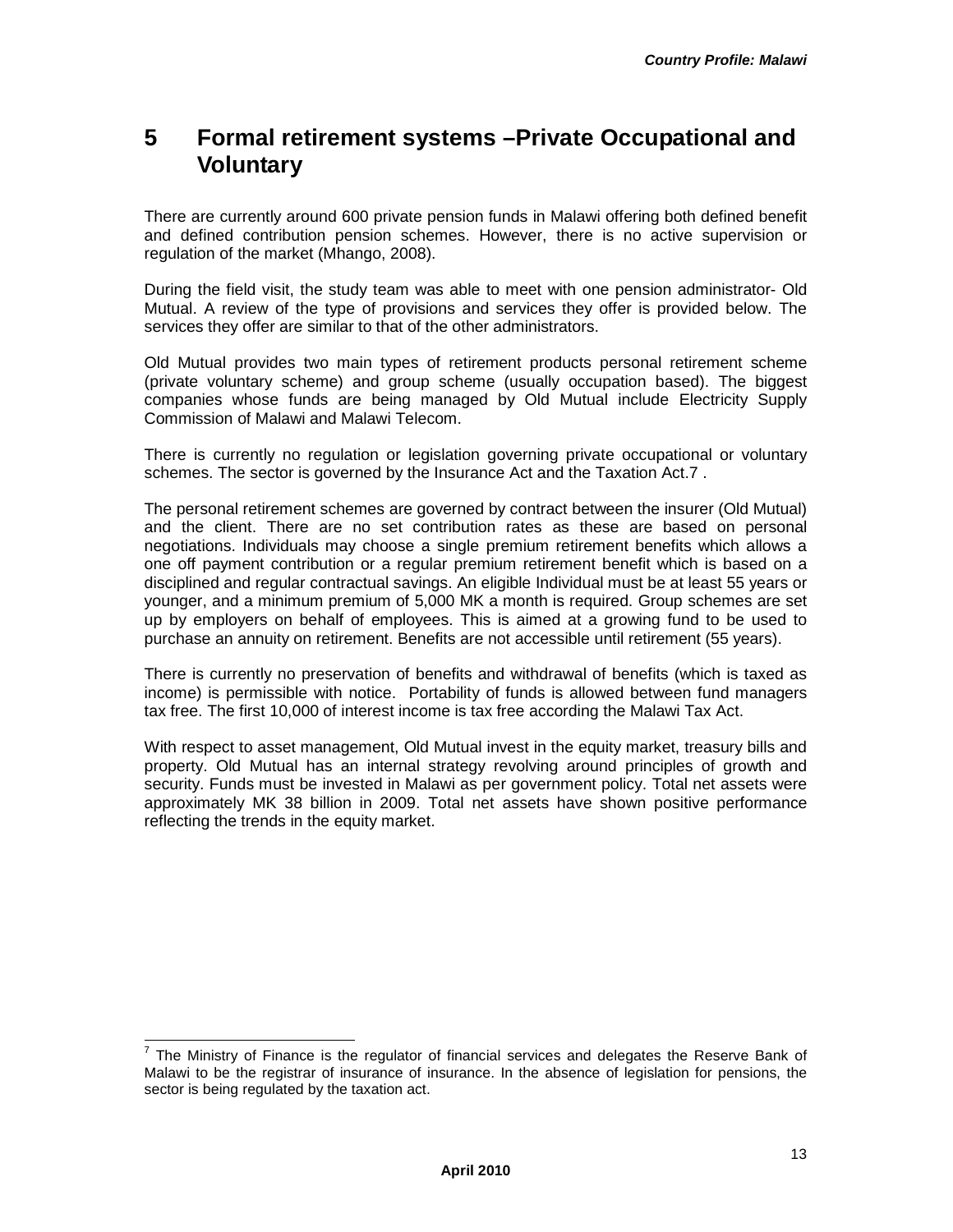## **Bibliography**

 FAO and Bingu Silvergrey Foundation (2008), "Population ageing in Malawi: understanding challenges, responding to opportunities" Proceedings of the meeting held in Lilongwe, Malawi on 28-29 November 2007 (FAO-Rome, 2008).

Global health and Development-University of Boston (2009)" Economic Impact Report of the Mchinji social cash transfer pilot"

Mhango P (2008) "Design Issues for pension legislation in Malawi"- Presentation to the IOPS Workshop. Reserve Bank of Malawi-

Ministry of Economic Planning and Development (2010)"Proposal to support the consolidation and scale up of Malawi Social cash Transfer Scheme. Draft Concept Note

Ministry of Economic Planning and Development, Department of Population Studies, Age Support Society of Malawi (2005)" Report of the research study on the aged person in Malawi: Understanding their situation and challenges"

Ministry of Disability and the elderly (2009) "National Policy for older persons in Malawi"- Fifth draft- April

Ministry of Economic Planning and development and Ministry of Gender, Community Services and Social welfare (2003) " Country position paper"- Regional workshop on aging and poverty"  $29<sup>th</sup>$  to  $31<sup>st</sup>$  October

National Statistics Office (2008) "Population and housing census- preliminary report"

Republic of Malawi (2009) "Draft National Social Support Policy"

Schubert B. (2008), "Manual of operations for the Malawi Social Cash Transfer Scheme"

United Nations Department of Social and Economic Affairs (2004) "Malawi Public Administration Country profile" July

World Bank (1994) "Malawi Civil Service and Employment Study" Southern Africa **Department** 

World Bank (2007) "Malawi Social Protection Status report"- October